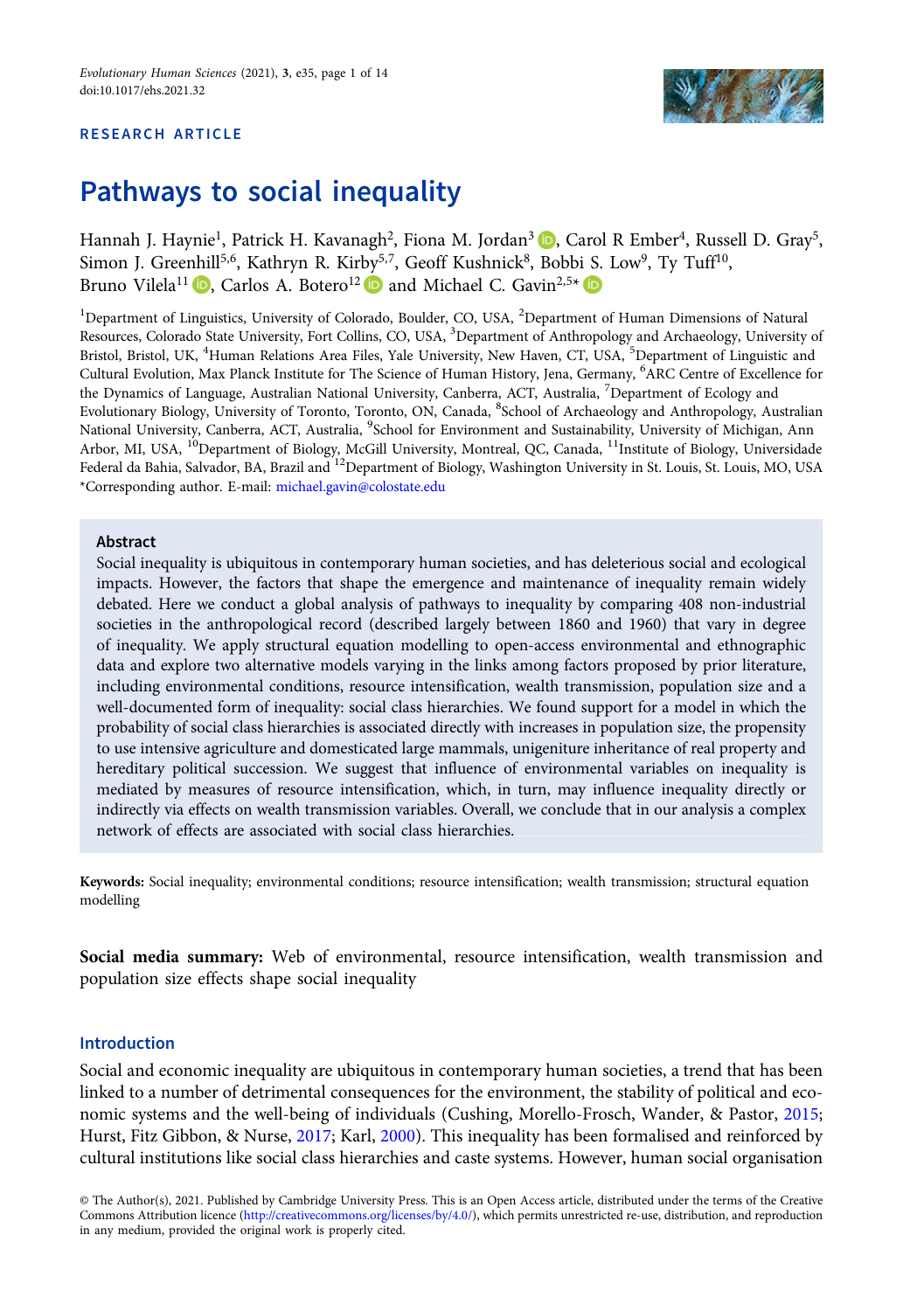is commonly characterised as having consisted of essentially egalitarian, small-scale societies for the majority of human history (Bowles, Smith, & Borgerhoff Mulder, [2010;](#page-12-0) Flannery & Marcus, [2012;](#page-12-0) Hayden, [2001\)](#page-12-0). While both external and intentional levelling mechanisms may have contributed to the pervasiveness of egalitarian, small-scale social organisation earlier in human history, in contrast to the strict social hierarchies common in other primate species (Boehm et al., [1993;](#page-12-0) Cashdan, [1980\)](#page-12-0), a different set of mechanisms has been proposed to explain the emergence of social inequality and its widespread occurrence.

An extensive literature has focused on the reasons for the rise of inequality around the dawn of the Holocene (Bowles et al., [2010;](#page-12-0) Flannery & Marcus, [2012](#page-12-0); Mattison, Smith, Shenk, & Cochrane, [2016;](#page-13-0) Sterelny, [2013](#page-13-0)). Somewhat less attention has been paid to whether mechanisms associated with the de novo origin of human social inequality might also shape the subsequent development and persistence of inequality in more recent societies. Here we examine if factors hypothesised to have shaped the early emergence of inequality have either direct or indirect influences on patterns of inequality in recently documented societies (see [Figure 2](#page-4-0)). We focus on four sets of factors proposed by prior literature: environmental conditions, intensification in resource management, wealth transmission patterns and population size.

## The role of environmental conditions

The timing of the earliest evidence of human social inequality has been linked to patterns of climate change, and specifically a decline in climate variability around 12,000 years ago (Cohen, [1977\)](#page-12-0). Some researchers have hypothesised that the shift to more stable and productive environmental conditions at the onset of the Holocene would have changed the relationships between humans and natural resources, and in the process reduced the need for risk mitigation strategies that previously levelled social hierarchies (Bowles & Choi, [2013](#page-12-0); Kennett & Winterhalder, [2006;](#page-13-0) Richerson, Boyd, & Bettinger, [2001](#page-13-0)). This would imply that the mechanistic link between environmental conditions and inequality is mediated, at least in part, by subsistence strategies. However, the degree to which more productive and stable environmental conditions in the early Holocene contributed to shifts in subsistence, including the emergence of agriculture, is still widely debated (e.g. Kavanagh et al., [2018;](#page-13-0) Richerson et al., [2001\)](#page-13-0). Research has shown a relationship between spatial patterns in environ-mental conditions and dominant subsistence strategies in recent human societies (Gavin et al., [2018](#page-12-0)). As we detail below, we might expect that intensification of subsistence activities would have consequences for the availability of resources, which can influence the distribution and accumulation of wealth, as well as the development of cultural institutions that reinforce inequality. In the current study we assess links between environmental conditions and inequality that are mediated via resource intensification and wealth transmission mechanisms.

#### The role of intensification in resource management

Economic defensibility theory has been postulated to play a key role in the emergence of inequality in early Holocene small-scale societies. This principle of resource management entails a comparison between the costs of defending a resource patch through actions such as monitoring and preventing intruders, and the resulting benefits. Dense, predictable resources are more defensible, as they are associated with relatively small areas to defend, they are easy to locate and monitor, and the reliable and abundant resources they produce counter-balance the cost of defence. In early Holocene human groups, the scales may have tipped towards the adoption of these resource defence strategies when increasingly stable environmental conditions led to highly reliable or concentrated resource patches (Mattison et al., [2016\)](#page-13-0). Over the subsequent millennia of cultural evolution, human innovations such as the domestication of livestock, the cultivation of agricultural resources and the intensification of production have further enhanced the density and predictability of resources, and thus their defens-ibility, in some societies (Smith et al., [2010](#page-13-0)). If the potential for resource intensification varies over space, it may serve as a critical driver of patterns of inequality, as some groups will have access to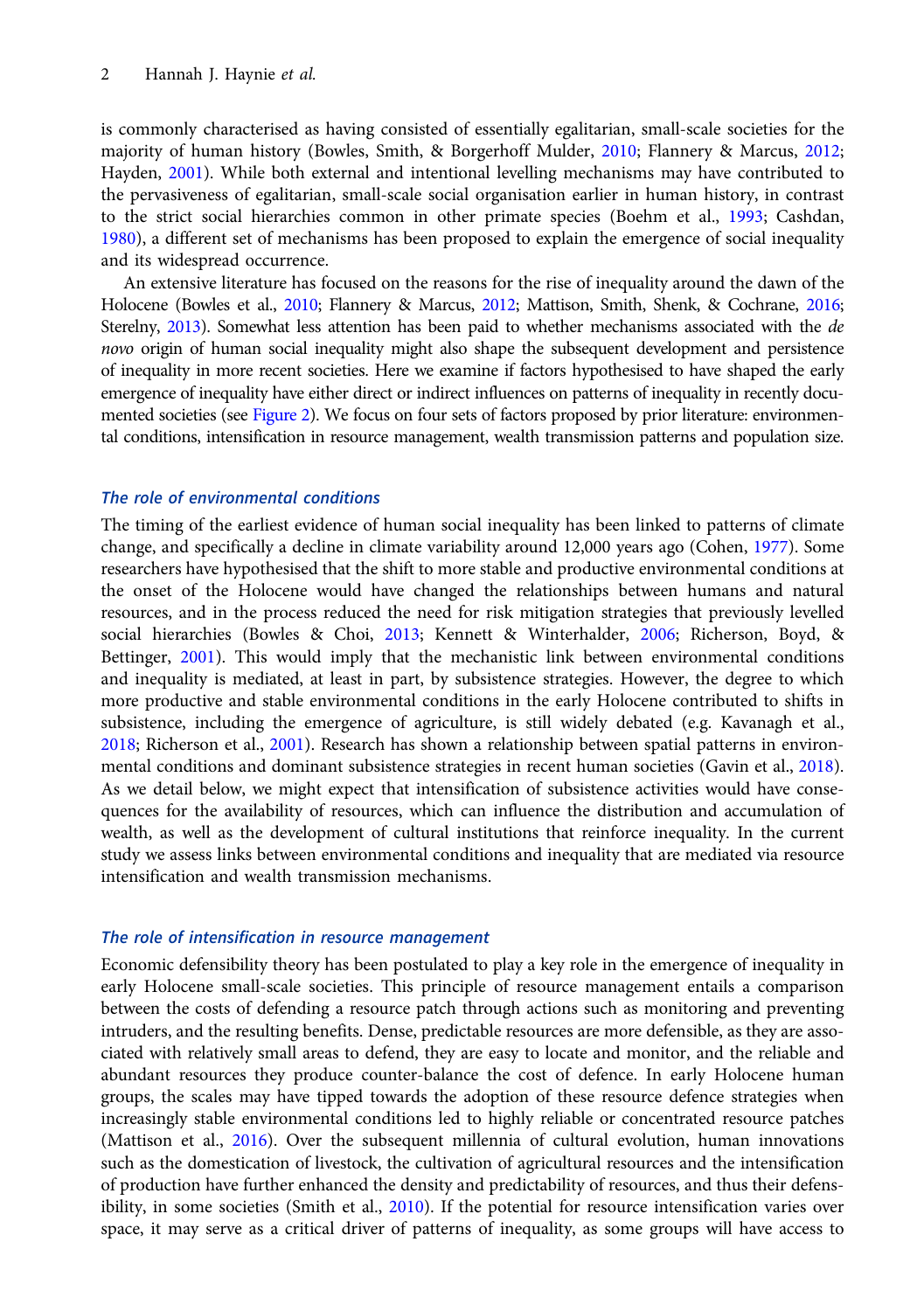denser and more predictable resources than others. The domestication of plants and animals has been described as insufficient to spur the development of inequality (Smith et al., [2010](#page-13-0)), and evidence for inequality that predates agriculture suggests that it is also not a necessary condition for the emergence of inequality (Gurven et al., [2010;](#page-12-0) Hayden, [2001\)](#page-12-0). Yet empirical work has found evidence that agriculture – particularly intensive agriculture – and the keeping of large domesticated animals is associated with the wealth distribution and transmission practices that shape social hierarchies (Borgerhoff Mulder et al., [2009;](#page-12-0) Kohler et al., [2017](#page-13-0); Price, [1995](#page-13-0); Shenk et al., [2010](#page-13-0)). We explore the direct links between resource intensification and social inequality, as well as the degree to which the effects of resource intensification are mediated by wealth transmission norms.

## The role of wealth transmission patterns

Intensification of subsistence strategies has also been associated with heritable forms of material wealth, including land and livestock, which have also been linked to higher levels of social inequality (Borgerhoff Mulder & Beheim, [2011](#page-12-0)). Intergenerational transmission of wealth allows unequal distributions of resources in a society to accumulate and persist over time, and is widely believed to play a role in social inequality in both ancient and contemporary societies (Borgerhoff Mulder et al., [2009](#page-12-0); Bowles et al., [2010;](#page-12-0) Shennan, [2011;](#page-13-0) Sterelny, [2013\)](#page-13-0). Wealth includes material assets like land and tangible property, as well as social wealth (e.g. support networks, power) and embodied wealth (e.g. physical health, knowledge) (Borgerhoff Mulder et al., [2009;](#page-12-0) Shenk et al., [2010\)](#page-13-0). Material wealth is hypothesised to be particularly closely linked to inequality (Gurven et al., [2010](#page-12-0); Shennan, [2011](#page-13-0); Smith et al., [2010\)](#page-13-0), especially in agricultural or pastoral societies (Borgerhoff Mulder et al., [2009](#page-12-0); Smith et al., [2010\)](#page-13-0). Inheritance of finite resources, like land, may also contribute to the asymmetries in resource distribution, and thus may be particularly important to the genesis of inequality (Smith et al., [2010](#page-13-0)). Although unequal wealth in the form of property rights may itself have emerged before agriculture (Bowles & Choi,  $2013$ ), the impacts of wealth transmission on social mobility may also play an important role in linking subsistence activities to institutionalisation of inequality. We test the hypothesis that the presence of norms favouring the hereditary transmission of material or social wealth will be shaped by environmental conditions and resource intensification, and will in turn influence the presence of institutionalised forms of social inequality.

# The role of population size

Another set of theories ascribes the rise of inequality to pressures associated with growing populations and the organisation of large-scale societies (Cohen, [1977](#page-12-0); Johnson, [1982](#page-12-0); Powers & Lehman, [2014](#page-13-0); Turchin & Gavrilets, [2009](#page-13-0)). The scalar stress theory (Johnson, [1982](#page-12-0)), for example, associates the development of hierarchical organisation, including social status hierarchies, with the organisational pressures created by larger populations. Under such a theory we might expect population size to mediate impacts of agriculture or to serve as an independent driver of inequality. Population size may also impact economic defensibility in complex ways through its effects on within-group coordination and between-group competition (Chabot-Hanowell & Smith, [2013](#page-12-0)). For example, larger groups typically require more resources, and therefore they will benefit even more from resource intensification strategies. We incorporate population size into our model and assess both its direct and indirect effects on inequality; this allows us to examine whether resources and population work independently or in concert to impact wealth and social hierarchy, and whether one or the other of these is a more important driver of institutionalised inequality.

## Institutionalisation of inequality

Although inequality can be operationalised in a number of ways, we focus on a measure of heritable social class – an outcome that represents relatively rigid and persistent institutionalisation of inequality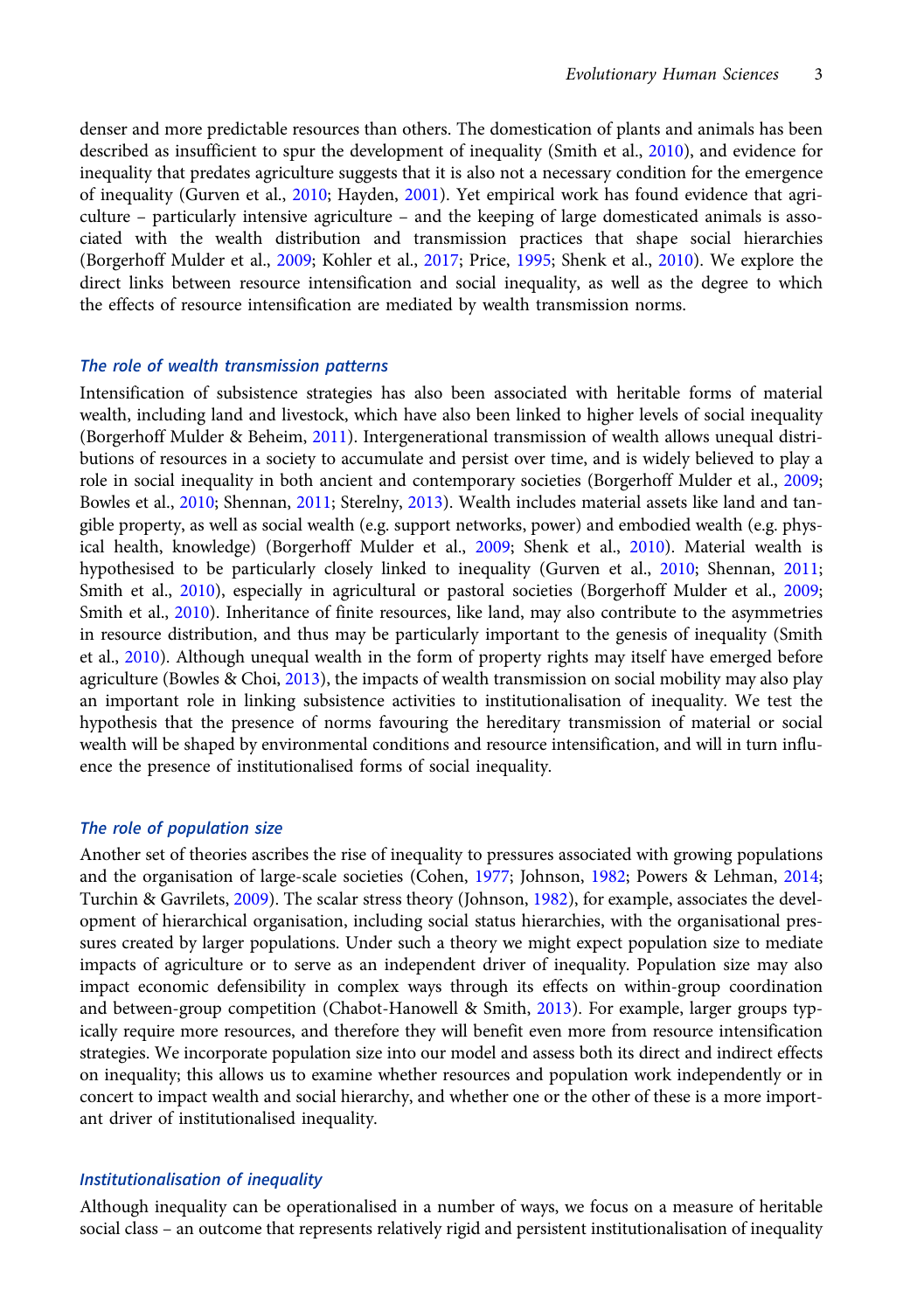and is measured using a binary variable expressing the presence or absence of a social class system that is transferable across generations (see Methods). To be sure, some level of social and economic inequality may have existed throughout human history merely owing to individual variation in economic success and differences in the resources controlled by different families or lineages (Hayden, [2001\)](#page-12-0). Persistent, institutionalised inequality includes a number of structures of varying levels of formality that emerge in societies to create and maintain stratification. While inequality exists in many forms, at many scales, in many parts of society, here we focus on a particular observable institution which requires widespread acceptance of persistent social hierarchies, is unequivocally associated with social inequality and can be reliably coded as present or absent across a wide range of societies (see Methods). We acknowledge that inequality takes many forms in human society and that alternative characterisations of inequality (e.g. Gini coefficients) are important for understanding other dimensions of inequality.

Using this framework, we examine the extent to which environmental conditions, resource intensification strategies, wealth transmission norms and population size have shaped institutionalised social inequality in recent human societies. We test a strict sequence, where the impacts of environmental conditions on inequality are mediated via effects on subsistence strategies and wealth transmission mechanisms in order, as implied by prior work on the early emergence of inequality (e.g. Mattison et al., [2016](#page-13-0); [Figure 2\)](#page-4-0). We also examine the degree to which the impacts of environmental conditions, subsistence strategies and population size have direct effects on the presence of institutionalised inequality. These different relationships among potential drivers of inequality can be schematised as a path model ([Figure 2\)](#page-4-0). We investigate the details of each of the theoretical constructs in this framework using a large, global cross-cultural data sample from the D-PLACE database of places, languages, culture and environment (Kirby et al., [2016;](#page-13-0) [Figure 1](#page-4-0)), and examine both incremental and direct effects of the associated variables on institutionalised inequality by applying a structural equation model (SEM) approach.

In testing the factors linked to inequality we use normative data at the society level to test predictions which are often derived from individual-level within-population phenomena. To the extent that we expect such phenomena to be detectable in population-level patterns, we see cross-cultural tests of behavioural ecology theory as an important source of evidence about these predictions (Kandler, Wilder, & Fortunato, [2017](#page-13-0)). By taking advantage of the large global sample of society-level data for a complex set of variables, we are able to simultaneously consider multiple facets of the generalised pathways and specific associations identified in prior literature (Borgerhoff Mulder et al., [2010;](#page-12-0) Mattison et al., [2016](#page-13-0); Shenk et al., [2010\)](#page-13-0).

## Methods

## **Data**

This study employs Ethnographic Atlas and environmental data for 408 societies available in the D-PLACE database (Colwell, [1974](#page-12-0); Danielson & Gesch, [2011;](#page-12-0) Kirby et al., [2016;](#page-13-0) Lima-Ribeiro et al., [2015;](#page-13-0) Murdock, [1967;](#page-13-0) Running, Ramakrishna, Glassy, & Thornton, [1999](#page-13-0); [Figure 1\)](#page-4-0) that are referenced to both specific times and places (see Supplementary Information for data descriptions and lists of societies and dates of sampling). The *Ethnographic Atlas* (available via *D-PLACE*) contains 1291 societies, for which 1106 have data on social class hierarchies. However, we only have complete data for all variables for a subset of these ( $n = 408$ ). This sample of 408 societies is the maximal sample size for which all of the variables included in our study were available. While this sample is distributed around the globe, we did not control for cultural relatedness through sampling (as in, for example, the Standard Cross-Cultural Sample). Instead, we control for genealogical relationships explicitly in the design of our mixed effects path models. We use a random effect of language family in the SEM framework to control for well-established genealogical relationships between societies. The current lack of a reliable, global cultural phylogeny prevents us from using phylogenetic methods to control for shared histories.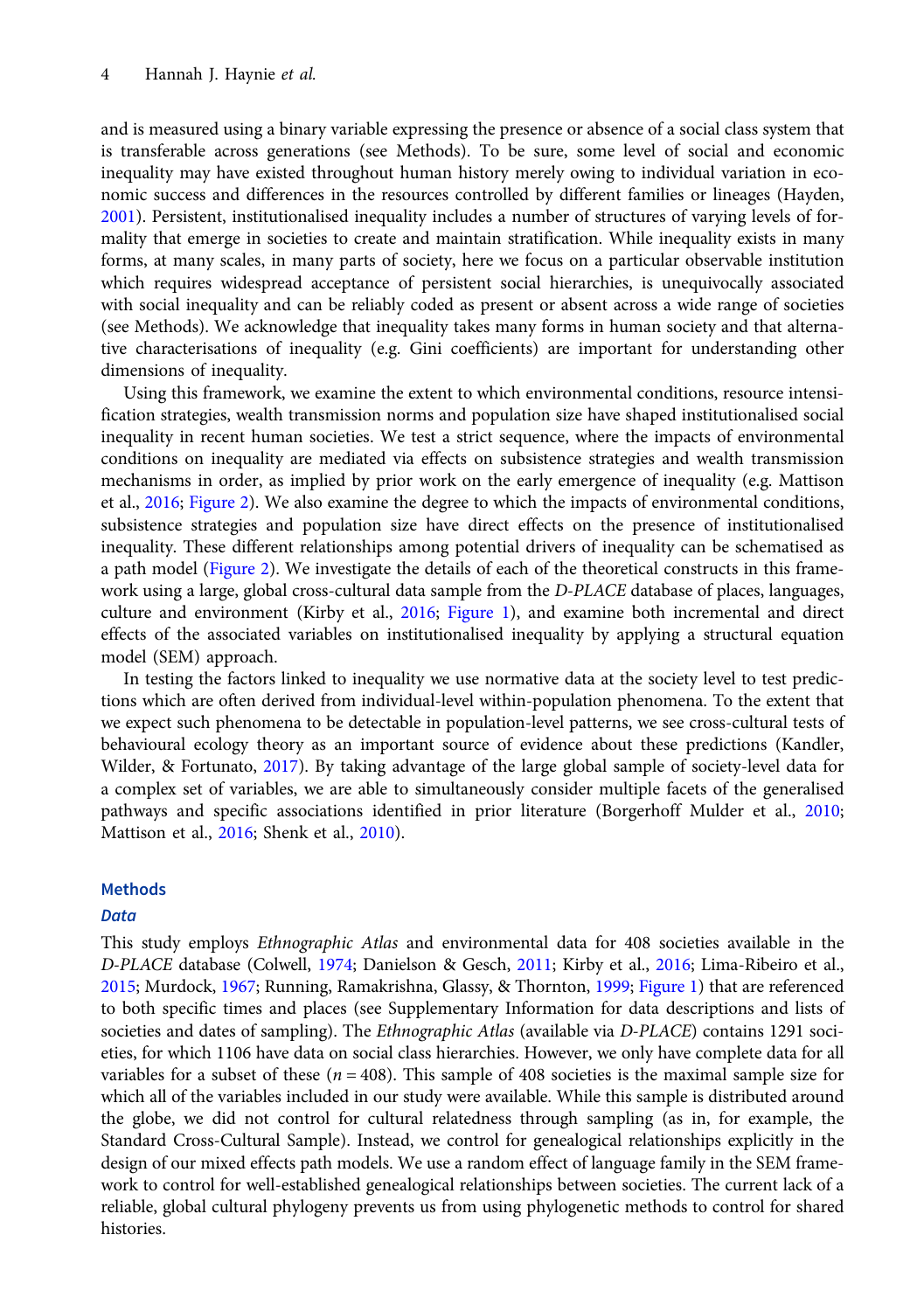<span id="page-4-0"></span>

Figure 1. Societies included in the study ( $n = 408$ ). Red triangles represent societies that are identified as having heritable social class systems. Blue dots represent societies with an absence of heritable social class.



Figure 2. Path diagram representation of a strictly stepwise trajectory to social inequality (interpreted through variables derived from D-PLACE). Red arrows indicate negative relationships identified in PiecewiseSEM model. Black arrows represent positive relationships identified in PiecewiseSEM model. Dashed arrows represent paths not found to be significant (P < 0.05). Significant paths are labelled with standardised coefficients. Individual variables represented by boxes in the diagram can be interpreted as increasing for continuous variables and present for categorical variables. PC1 is associated with environmental productivity, PC2 with predictable and seasonal environments and PC3 with slope and elevation (see Methods for details on PCA-derived environmental variables). Fisher's C = 65.598, P = 0, conditional  $R^2$  for class = 0.30 (see Tables S3-S5 for full results);  $n = 408$ .

The variables in the study serve as proxies for the more abstract constructs that are central to the hypothesised sequential evolution of early Holocene social inequality, and represent these societies as they were observed at a single point during or near the early twentieth century (see Table S1 for list of societies including dates). These data largely result from coding of ethnographic sources, which limits to some extent the ways in which we can test evolutionary hypotheses. For example, the variables selected for this study reflect not only a translation of central theoretical constructs to observable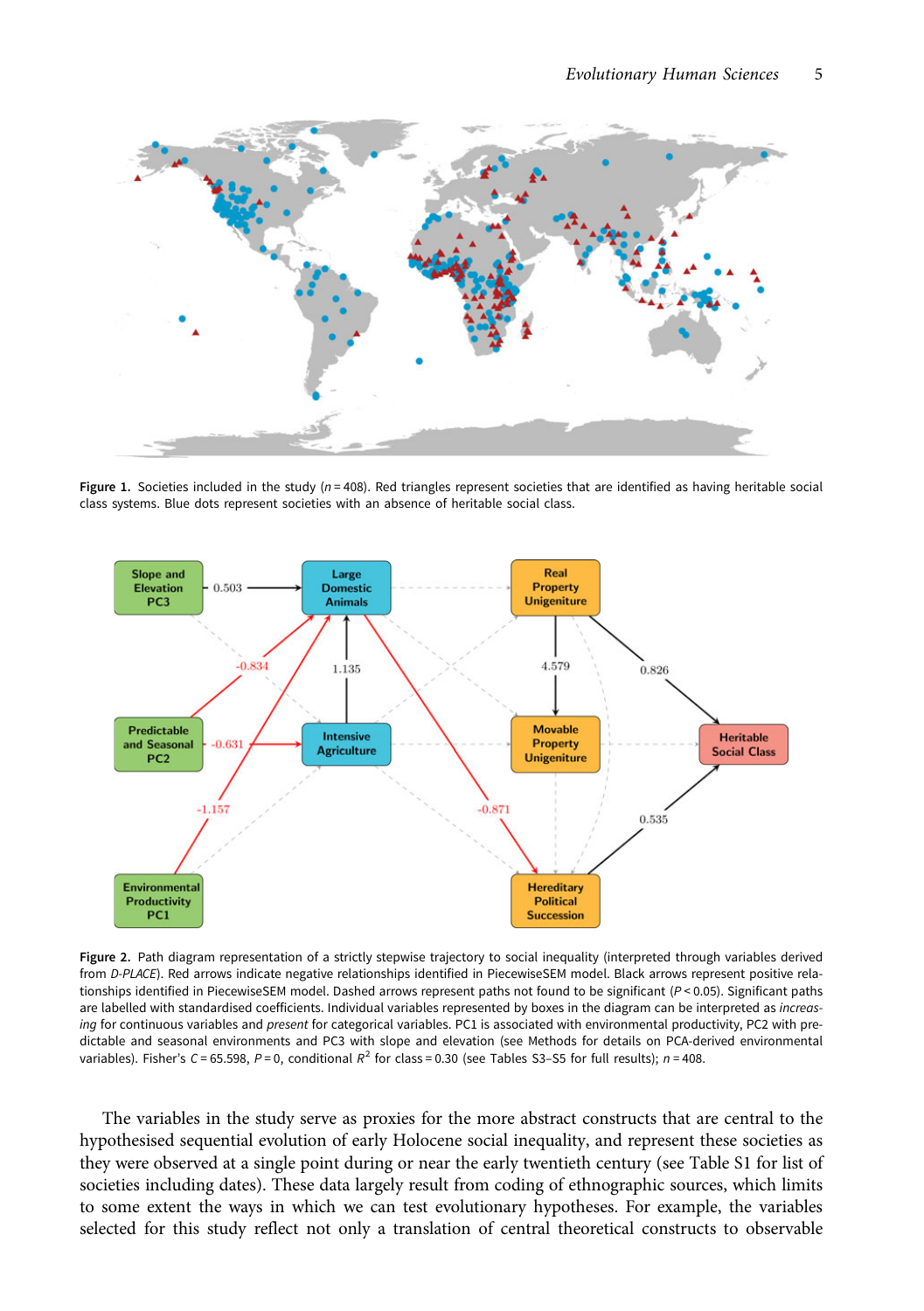society-level phenomena, but also the availability of data describing those phenomena in a large sample of societies around the world. While the data and model we use do not explicitly reconstruct historical states of cultures and their changes over time, the relationships we identify in these empirical data enable inferences about the processes involved in the rise and maintenance of institutionalised social inequality in contemporary human cultures.

We represent environmental conditions using three variables derived from a principal component analysis (PCA). Although work on early Holocene inequality has characterised the environment largely in terms of temporal trends towards stability immediately prior to that time, the environmental variables included in this analysis allow us to characterise the productivity and predictability of local environments, which are likely to impact the spatial variation we find in human economic activity and cultural norms across a relatively narrow slice of history. Raw data used in this study describe the mean, variance, and predictability of temperature, precipitation and net primary productivity (NPP) at each location, as well as measures of elevation and slope (see Supplementary Information). Because this set of environmental variables is known to be highly correlated, we reduced it to three composite variables through PCA to avoid multicollinearity in the downstream SEM analyses (see Table S2). PC1 describes a gradient including variables associated with environmental productivity. Higher values of PC1 are associated with predictable and invariably warmer temperatures, seasonal and high levels of precipitation and high levels of NPP. PC2 describes a gradient associated with increasingly predictable and seasonal environments, including NPP variance and precipitation predictability. Higher values for environmental productivity and stability are hypothesised to produce conditions that can enhance resource intensification. PC3 describes a gradient including increasing slope and elevation. Higher values of topographic complexity may increase the patchiness of resources and may thus also contribute to defensibility (see Discussion for details).

The observed link between subsistence and inequality has been explained as an association between intensive agriculture and property rights, and a resulting concentration of material wealth and political power in agricultural societies (Bowles & Choi, [2013;](#page-12-0) Ember, Ember, & Russett, [1997](#page-12-0); Price, [1995;](#page-13-0) Shenk et al., [2010](#page-13-0); Smith et al., [2010\)](#page-13-0). The presence of large domesticated animals represents a similar pattern that has been identified for pastoralist societies (Borgerhoff Mulder et al., [2010\)](#page-12-0), and also an association between plow agriculture, the maintenance of draught animals and differential distribution of material wealth (Kohler et al., [2017\)](#page-13-0). We include both the presence of large domesticated animals (recorded as a binary variable expressing the presence or absence of animals larger than sheep and goats, recoded from Ethnographic Atlas variable 040) and the presence of intensive agriculture (a binary variable expressing the presence or absence of intensive agricultural practices, recoded from Ethnographic Atlas variable 028) in our study to represent subsistence activities that have been linked to inequality in prior empirical studies and are likely to impact the economics of resource defence. Because the data we employ do not distinguish between animals used as a food resource and animals used for labour, we also report results using a dataset that excludes societies that obtain a majority of their subsistence through pastoralism (see Supplementary Information; Figure S3).

We focus on resource intensification as a technological and economic link between environmental conditions and wealth accumulation. While prior research has portrayed this link more broadly as a function of economic defensibility, targetting this mechanism allows this analysis to ask a specific question about the human activities that may have resulted in institutionalised inequality in contemporary human societies. Our analysis represents wealth transmission primarily as it relates to material and social wealth. Material wealth transmission is characterised for the purposes of this study by variables representing the presence or absence of inheritance rules that bequeath real property (land) (measured by a binary variable expressing the presence of a land inheritance rule assigning real property to a single heir, recoded from Ethnographic Atlas variable 075) and movable property (a binary variable expressing the presence of an inheritance rule assigning movable property to a single heir recoded from Ethnographic Atlas variable 077), respectively, to a single heir (unigeniture). Social wealth transmission is characterised here by the presence or absence of hereditary political succession.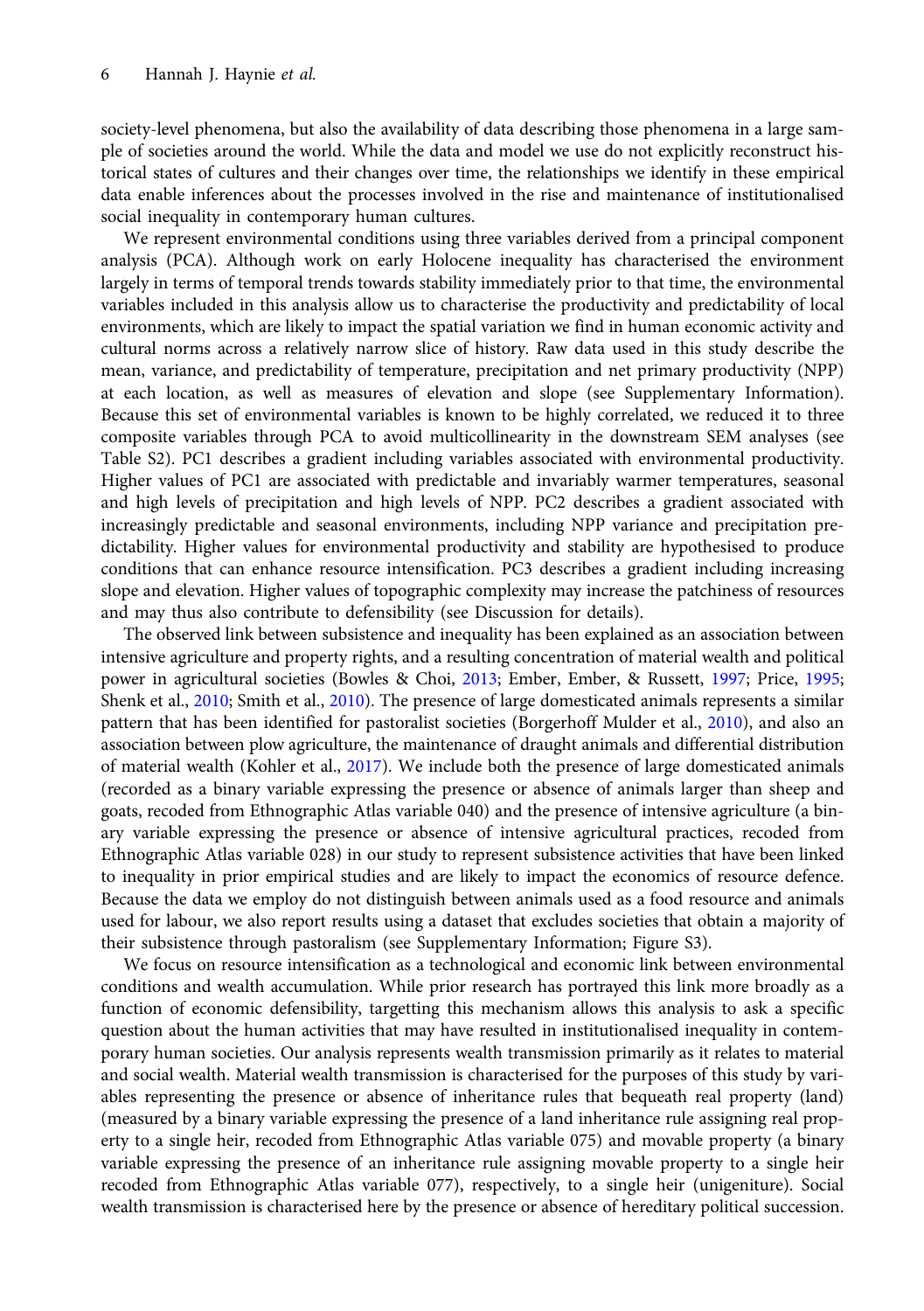Although we recognise the importance of embodied wealth in shaping cultures, data limitations prevent us from exploring that component of wealth transmission in this analysis.

Real property has been ascribed a particularly prominent role in differential wealth distribution owing to practical limits on its subdivision and productivity (Shennan, [2011;](#page-13-0) Smith et al., [2010\)](#page-13-0). Movable property may be relatively indefensible; however, possession and inheritance of animals have been linked to inequality (Borgerhoff Mulder et al., [2010;](#page-12-0) Kohler et al., [2017](#page-13-0)). We include both real and movable property to investigate the roles of each in the generation of institutionalised inequality. We hypothesise that these two types of wealth may interact in different ways with intensive agriculture and with the keeping of large animals. Our characterisation of material property inheritance in terms of unigeniture, which signifies wealth passed down to an individual with particular characteristics (e.g. the oldest child), reflects an expectation expressed by many authors that the inherently unequal pattern of wealth transmission across generations that unigeniture represents is particularly likely to concentrate resources and power and thus lead to institutionalised inequality (see Grieco and Ziebarth, [2015](#page-12-0) and references therein). However, we recognise that other forms of intergenerational transmission, which pass wealth on to multiple individuals or groups, may not concentrate wealth as acutely each generation but could still serve to amplify inequality over time. In turn, we also tested our model with intergenerational property transmission encoded simply as the presence or absence of any inheritance rules for real and movable property. In using a variable that describes hereditary political succession to represent social wealth inheritance, we consider political power to be a reflection of social influence, and its hereditary assignment to be a manifestation of the intergenerational transmission of social wealth.

Class was encoded as a binary (presence/absence) variable expressing the presence or absence of a social class system that is transferable across generations (recoded from Ethnographic Atlas variable 066), so that relationships between individual types of wealth transmission and the specific inequality outcomes may be investigated. We restricted the presence category to instances where the social stratification system may persist across generations, namely heritable social class. This response variable represents a small subset of the outcomes that can be considered to exemplify persistent, institutionalised, inequality. However, class has the advantages of being reliably identifiable as a persistent and institutionalised form of inequality, of being recoverable for a large, globally distributed sample of societies, and of representing a particularly rigid and entrenched mechanism for enforcing social hierarchies.

We encoded population as a continuous variable that estimates the number of individuals in each entire ethnic group. More information about the coding of all variables can be found in the Supplementary Information.

#### Statistical analysis

We analysed the data described above for 408 societies in the R statistical computing environment, using the packages PiecewiseSEM and lme4 for structural equation modelling (Bates, Mächler, Bolker, & Walker, [2015;](#page-12-0) Lefcheck, [2015](#page-13-0)). Language family was included as a random effect to control for potential non-independence of data that may result from common cultural inheritance, following Botero et al. [\(2014](#page-12-0)). Because no widely accepted global phylogeny of languages or cultures currently exists, we are unable to implement phylogenetic path models, and instead use a less complex but more widely accepted method of controlling for historical relationships through the inclusion of well-established language family classifications as a random effect in a mixed model framework (Botero et al., [2014\)](#page-12-0).

Our study compares two alternative models, which vary in the number of variables and paths included on a standardised structure that reflects the general sequence and directionality of causal links proposed in prior literature to explain the emergence of inequality. In each path model the direction of causality in relationships between variables is assumed to follow a trajectory from environmental conditions to resource intensification to wealth transmission, resulting finally in inequality. The two models vary only in the inclusion of population size and the presence of individual pathways.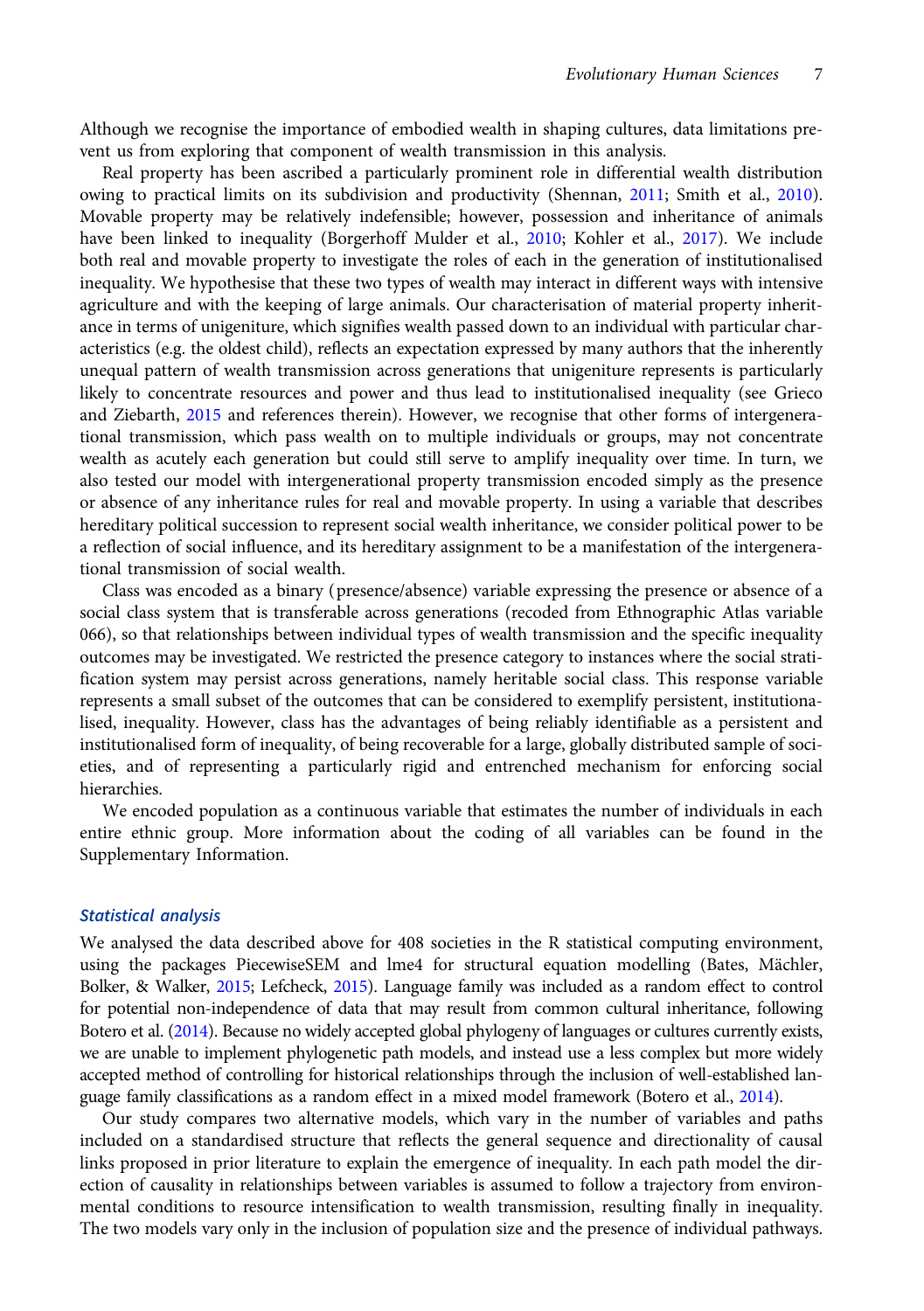<span id="page-7-0"></span>

Figure 3. Path diagram representation of full model (interpreted through variables derived from D-PLACE). Black arrows represent positive relationships. Red arrows represent negative relationships. Dashed arrows represent paths not found to be significant (P <<br>0.05) Line weights indicate the estimated magnitude of effects and paths are labelled with 0.05) Line weights indicate the estimated magnitude of effects and paths are labelled with standardised coefficients. Individual variables represented by boxes in the diagram can be interpreted as increasing for continuous variables represented by boxes in the diagram can be interpreted as *increɑsing* for continuous variables and *present* for categorical<br>variables. PC1 is associated with environmental productivity, PC2 with predictable and and elevation (see Methods for details on PCA-derived environmental variables). Conditional  $R^2$  for class = 0.45.

The first alternative ([Figure 2\)](#page-4-0) restricts the paths in the model to a stepwise trajectory that includes only those direct effects that represent sequential links between constructs in the aforementioned order, with no additional direct paths. In this model, environmental conditions, represented by our derived PCA variables, have direct effects only on subsistence (large domesticated animals and intensive agriculture). Subsistence variables represent the use of resources and technologies to intensify subsistence, and these variables in turn have direct effects only on wealth transmission variables. The three wealth transmission variables have direct effects only on the social inequality variable (i.e. class). Any relationship between environmental or subsistence variables and inequality can be characterised in this model only by an indirect path through one or more wealth transmission variables.

However, prior literature presents a more complex picture than the strictly stepwise schema is able to capture. For this reason we also consider a more elaborate model that adheres to the same assumptions about directionality and ordering of causal links, but includes a more complete set of direct and indirect paths between variables. In our second model (Figure 3), the directionality of all estimated paths still moves from environment to subsistence/population, then inheritance, and finally inequality. We added additional paths to the set used in the stepwise model to allow for the possibility of direct effects of predictors on variables farther to the right in the diagram when theoretical and/or empirical evidence existed for those direct pathways (see Discussion for comparison with prior findings). Specifically, direct paths extend from agricultural variables and population to social inequality variables. We did not add all of the paths called for by the directed separation tests from the stepwise model (see Results and Table S3), as many paths (e.g. direct paths from environmental variables to measures of intergenerational wealth transfer and to social inequality) did not have logical theoretical support or prior empirical evidence. As expected when we intentionally omit pathways owing to the absence of logical theoretical support, tests for global fit (direct separation tests and low P-value of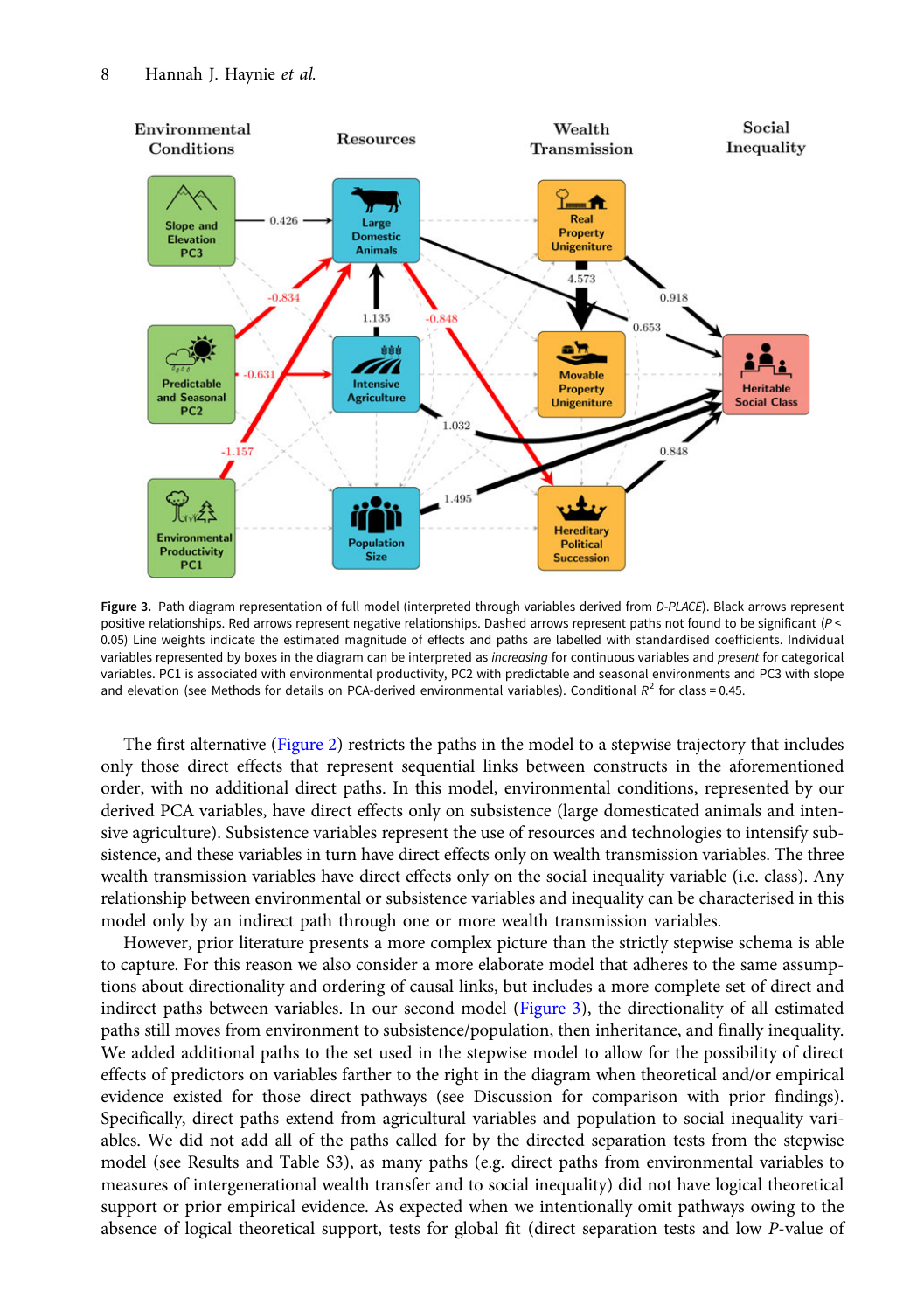Fishers C statistic) of our 'full' model may still indicate missing paths. In the second model population is treated as an additional potential predictor of wealth transmission and inequality variables, reflecting hypotheses that link inequality to demographic factors and the possibility that resource intensification and society scale have non-independent impacts on inequality outcomes. Direct paths also link both environmental variables and resource intensification variables to population.

#### **Results**

Shipley's test for directional separation indicates that paths are missing from our first model that implemented a strictly stepwise progression of mechanisms on the pathway to inequality [\(Figure 2](#page-4-0), Fisher's  $C = 65.598$ , d.f. = 28,  $P = 0$ ; see Table S3 for directed separation results; Shipley, [2013](#page-13-0)).

We then added to the model those paths for which theoretical or empirical support exists ([Figure 3](#page-7-0); see Discussion for comparison with prior findings). We find five significant pathways leading to social inequality, as measured by heritable social class. The presence of both real property unigeniture (standardised path coefficient =  $0.826$ ,  $P < 0.05$ ) and hereditary political succession (standardised path coefficient  $= 0.535$ ,  $P < 0.01$ ) is significantly associated with an increased probability of the presence of heritable social class within a society. Alternative coding of wealth transmission finds that the presence or absence of any form of real or moveable property inheritance is not significantly associated with the heritable social class (Figure S3).

Both measures that we used as proxies for resource intensification (large domesticated animals and intensive agriculture) are associated directly and indirectly with the presence of heritable social class. The presence of large domesticated animals was directly associated (standardised path coefficient = 0.653,  $P < 0.05$ ) with an increased probability of heritable social class. However, indirectly the large domesticated animals were also associated with decreased probability of hereditary political succession, which is linked to a decreased probability in the presence of social class. When we focus more narrowly on non-pastoral animal husbandry, our results for the impacts of large domesticated mammals on class are qualitatively similar to those reported in [Figure 3](#page-7-0) (see Supplementary Information, Figure S3). Intensive agriculture directly links to social class (standardised path coefficient = 1.032,  $P < 0.001$ ), and indirectly impacts the probability of social class via its positive association (standardised path coefficient  $= 1.135$ ,  $P < 0.001$ ) with large domesticated animals. Environmental variables influence inequality indirectly via significant links with both large domesticated animals and intensive agriculture ([Figure 3](#page-7-0)). In addition, we find that larger populations (standardised path coefficient  $=$ 1.495, P < 0.05) are directly associated with a higher probability of the presence of heritable social class.

#### **Discussion**

We find that a more complex model involving a web of both direct and indirect effects is better supported than a strict stepwise model (see results of directed separation tests in Table S3). In particular, we find not only that the effects of resource intensification are mediated by intergenerational wealth transmission mechanisms, as is suggested by a stepwise model, but also that resource intensification can directly shape inequality. As we explain below, the diverse pathways that our full model suggest often support prior findings or theory for individual relationships among the key variables we explored.

Our results indicate that environmental conditions impact inequality indirectly via activities that relate to resource intensification, namely intensive agriculture and keeping large domesticated animals. In our sample, environments with less seasonal and less predictable climates are more likely to be associated with these two variables, both of which represent subsistence activities that may increase resource defensibility. In addition, less productive environments are associated with increased probability of domesticating large mammals. These results contradict some prior theory on the early origins of inequality, which has been characterised primarily in terms of large-scale patterns in climate stability and environmental productivity that created better conditions for resource defence in the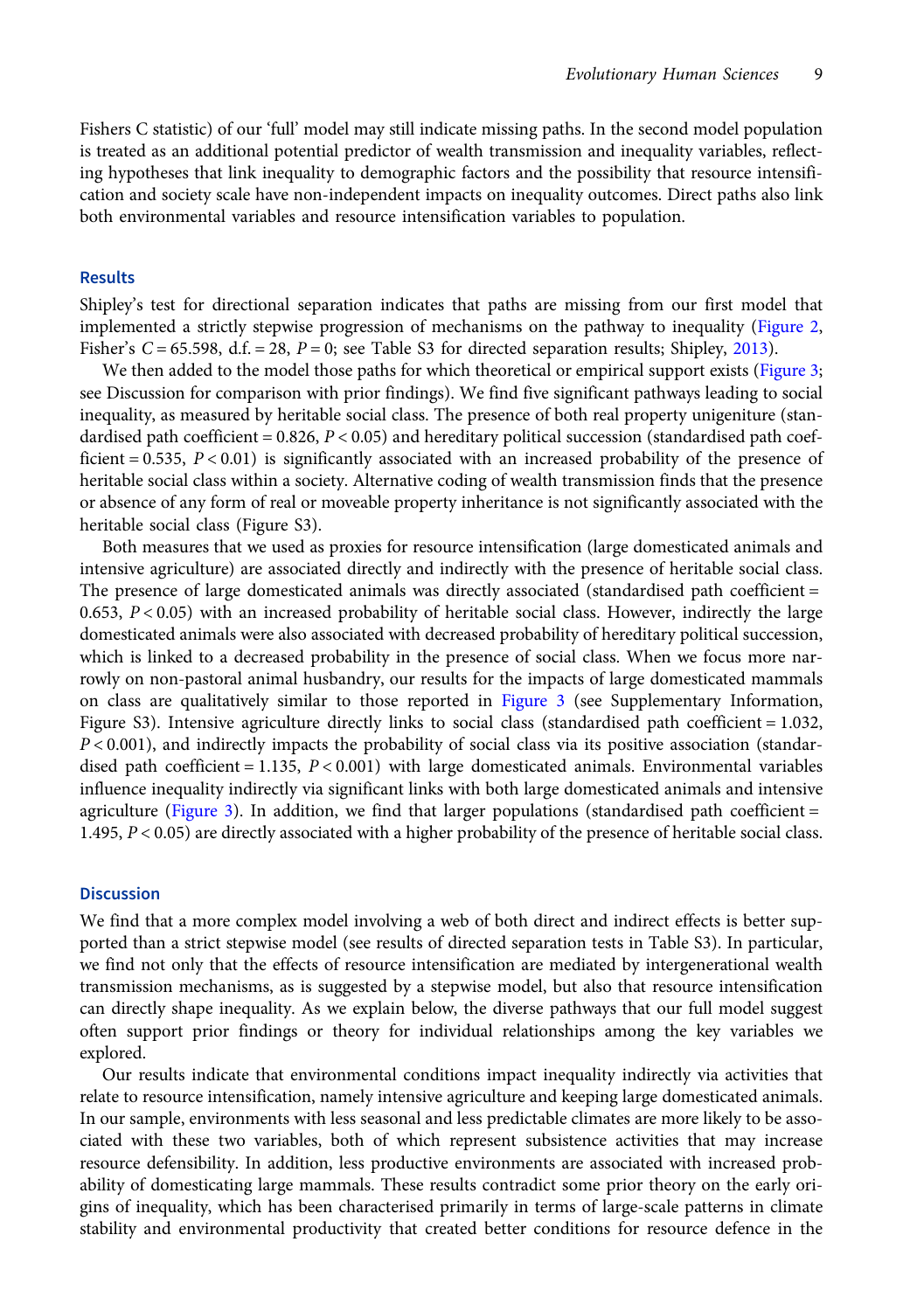early Holocene (Bowles & Choi, [2013;](#page-12-0) Kennett & Winterhalder, [2006;](#page-13-0) Richerson et al., [2001](#page-13-0)). However, much debate still exists regarding the degree to which early forms of agriculture and animal husbandry, as mechanisms of resource defence, were associated with more or with less stable and pro-ductive environmental conditions (Kavanagh et al., [2018](#page-13-0)). Some argue that plant and animal domestication evolved in response to deteriorating and fluctuating environmental conditions (e.g. Bar-Yosef, [1998;](#page-12-0) Marshall & Hildbrand, [2002;](#page-13-0) Moore & Hillman, [1992\)](#page-13-0). Of course, the factors that drove the origins of resource defence mechanisms may not be the same as those that have maintained these mechanisms in more recent times. One explanation for the links we find in the societies we study here may be that more intensive forms of agriculture, such as irrigation, can provide a means of ensuring more stable sources of subsistence when environmental conditions are less predictable (Porter and Marlowe, [2007](#page-13-0)).

In our sample, greater slope and elevation is associated with a greater propensity for domesticated large mammals. Others have emphasised pastoralists' abilities to exploit areas of high topographic relief (Kardulias, [2015](#page-13-0)); however, we find the same link between topographic complexity and large domesticated animals even when we remove pastoralists from the sample (Figure S2). Some may argue that mountainous regions support lower densities of resources and less arable land (e.g. Acheson et al., [2015](#page-12-0)), which should make resource defence strategies less likely, contradicting our findings. Importantly though, environmental conditions are often patchy in mountains, where the relative abundance of different resources can shift rapidly over short distances and human groups may demonstrate niche partitioning by specialising on resources within a limited elevational range (Kavanagh et al., [2021](#page-13-0)). In addition, competition for patchy resources can be intense (Cashdan, [1983](#page-12-0)). Overall, the benefits of creating resource defence mechanisms may outweigh the costs in patchy mountainous regions, which may help explain why we find a greater probability of large animal domestication and prior work has also found more land ownership (another form of resource defence) in these regions (Kavanagh et al., [2021\)](#page-13-0).

Our full model demonstrates multiple pathways by which resource intensification practices may impact inequality. While intensive subsistence activities might be expected to have indirect impacts on social inequality through positive associations with wealth transmission (Borgerhoff Mulder & Beheim, [2011](#page-12-0)), we also find evidence for strong direct impacts of intensive agriculture and domesti-cated large mammals on inequality (see [Table 1\)](#page-10-0). Although we know that inequality can arise even in the absence of agriculture (Gurven et al., [2010](#page-12-0); Hayden, [2001;](#page-12-0) Smith et al., [2010\)](#page-13-0), our results suggest that subsistence activities themselves are important contributors to the social and economic mechanisms out of which rigid inequality structures can arise, independent of wealth transmission patterns that consolidate resources and status for the few. This finding implies that social inequality may arise through multiple pathways, some of which are not dependent on differential accumulation of property and power through wealth transmission practices. Specialisation and division of labour in economies associated with intensive agriculture, for example, might create occupation-based stratification in wealth and prestige, regardless of how property or political power is transmitted across generations.

We also find indirect pathways through which resource intensification variables may be associated with inequality. Not surprisingly, given the use of large animals to support agricultural activities such as plowing, a greater probability of intensive agriculture increases the probability of large mammal domestication. Our model also predicts that societies that make use of large domesticated animals are less likely to have systems of hereditary political succession. Our supplementary analysis (Figure S2), which focuses more narrowly on non-pastoral animal husbandry, suggests that the direction of the relationship between large domesticated animals and inequality is not merely an artefact of how animal husbandry has been operationalised. If the use of large animals is positively linked to the development of inequality, as Kohler et al. have suggested for agriculturalists (Kohler et al., [2017\)](#page-13-0) and Smith et al. have proposed for pastoralist societies (Smith et al., [2010](#page-13-0)), the negative association we find between large animals and transmission of social wealth trends in the opposite direction than we might expect for our sample. Our result also contrasts with prior research that demonstrates positive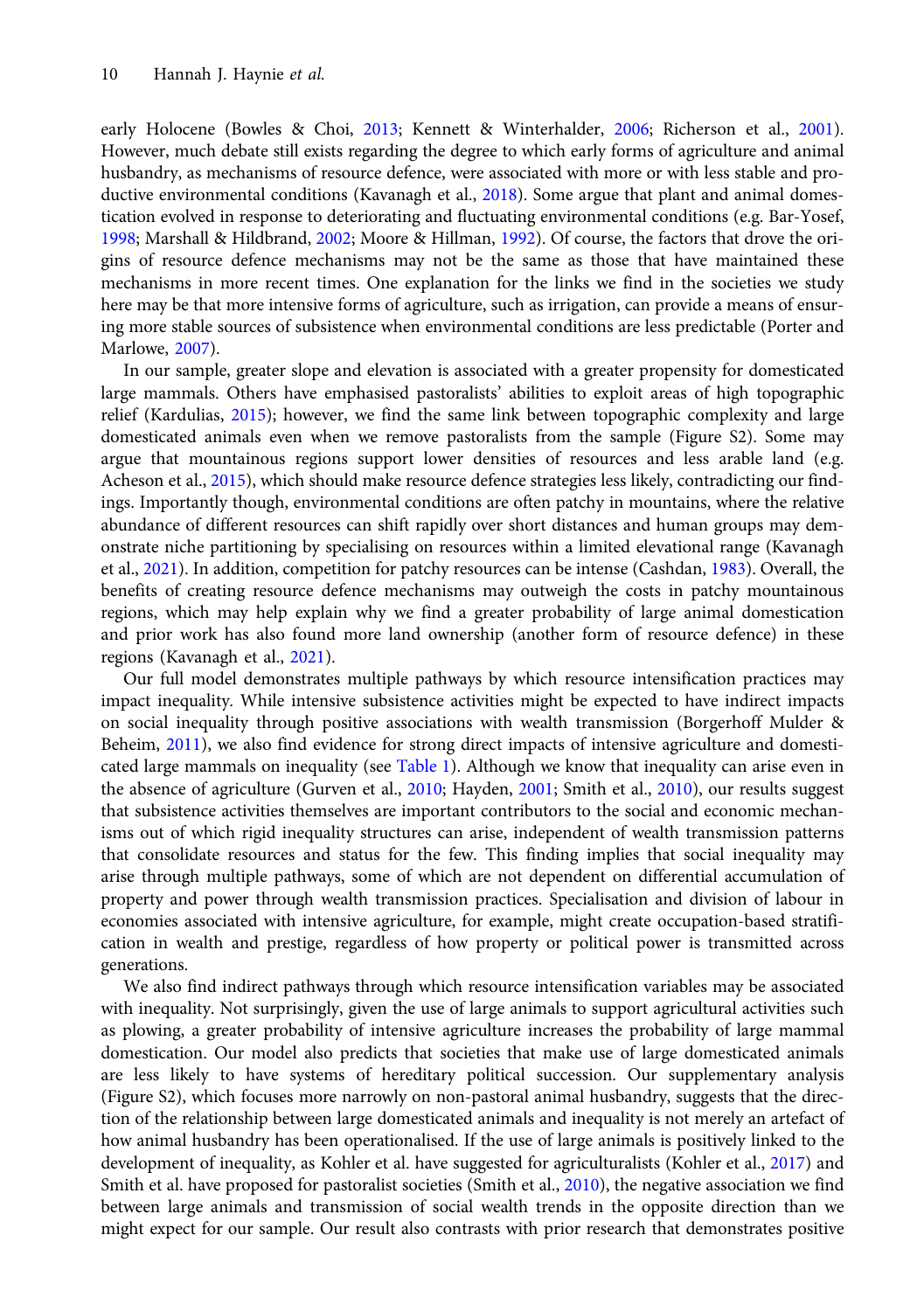<span id="page-10-0"></span>

|  | Table 1. Direct and indirect effect sizes for individual paths. Comparison of the direct and indirect effects in structural |  |  |  |  |  |  |
|--|-----------------------------------------------------------------------------------------------------------------------------|--|--|--|--|--|--|
|  | equation model in Figure 3 (standardised coefficients). Net indirect effects are calculated by multiplying coefficients     |  |  |  |  |  |  |
|  | along each indirect path that connects the predictor and the ultimate response and computing the sum of all indirect        |  |  |  |  |  |  |
|  | paths between predictor and response. Bold text indicates the effect of greater magnitude. See Methods for                  |  |  |  |  |  |  |
|  | interpretation of PCA-derived environmental variables.                                                                      |  |  |  |  |  |  |

| Response | Predictor                      | <b>Direct</b> | Indirect |
|----------|--------------------------------|---------------|----------|
| Class    | Population                     | 1.495         |          |
| Class    | Intensive agriculture          | 1.032         | $-0.075$ |
| Class    | Real property unigeniture      | 0.918         |          |
| Class    | Political succession           | 0.848         |          |
| Class    | PC2 (Predictable and seasonal) |               | $-0.624$ |
| Class    | PC3 (Slope and elevation)      |               | 0.105    |
| Class    | Large domesticated animals     | 0.653         | $-0.719$ |
| Class    | PC1 (Productivity)             |               | $-0.028$ |

links between pastoralism, intergenerational transmission of multiple types of wealth and inequality (Borgerhoff Mulder et al., [2010](#page-12-0)). One possible cause for the inconsistencies in these results may lie in discrepancies in both the way in which inequality is measured across different studies (e.g. the studies cited above focused on material (relational and somatic) forms of inequality) and the levels at which the key variables are examined. For example, Borgerhoff Mulder et al. ([2010](#page-12-0)) suggest that the economic inequalities measured at the individual level in their study may exist, and perhaps even legitimate, political equalities that exist at the group level in some pastoralist societies.

Our results also include strong evidence that wealth transmission norms, and particularly those that concentrate power and real property holdings, are positively associated with the institutionalisation of social inequality through class systems in which social status is inherited. The association of both real property unigeniture and hereditary political succession with heritable social class supports the hypothesis that many types of wealth contribute to the generation of inequality (Borgerhoff Mulder et al., [2009](#page-12-0); Shenk et al., [2010\)](#page-13-0). Of the wealth transmission variables included in this analysis, real property unigeniture (transmission of land holdings to a single heir) has the strongest net effect on heritable social class. In contrast, movable property unigeniture has no effects on social inequality. These findings support the notion that real property is central to the effect that material wealth trans-mission has on inequality (Gurven et al., [2010](#page-13-0); Shennan, [2011;](#page-13-0) Smith et al., 2010). We note that unigeniture may be a particularly potent mechanism for concentrating wealth and encouraging formal systems of inequality (Grieco and Ziebarth, [2015](#page-12-0)). Our alternative model, in which intergenerational property transmission was encoded simply as the presence or absence of any inheritance rules for real and movable property, resulted in no effect of wealth transmission variables on inequality (see Supplementary Information). This result points to the possibility that unigeniture norms, which pass wealth on to individuals, may be a more important driver of inequality than other means of intergenerational property transmission in which wealth is passed on to multiple individuals or groups.

Alternatively, we might expect a population-driven explanation to be manifested in a trajectory like the one modelled here through effects of population size on institutionalised social inequality. We find that population size is strongly associated with the presence of social class hierarchies. This result supports the expectations of scalar stress theory (Johnson, [1982\)](#page-12-0), which links the evolution of hierarchical organisation, including hierarchies related to social status, to stresses created by increasing populations. We might expect that resource intensification activities, such as intensive agriculture, would contribute to increases in population sizes, but our model shows no significant links in this regard. However, we also recognise that the direction of causation may tend in the opposite direction with increases in population size, placing pressures on resources that lead to the need for more resource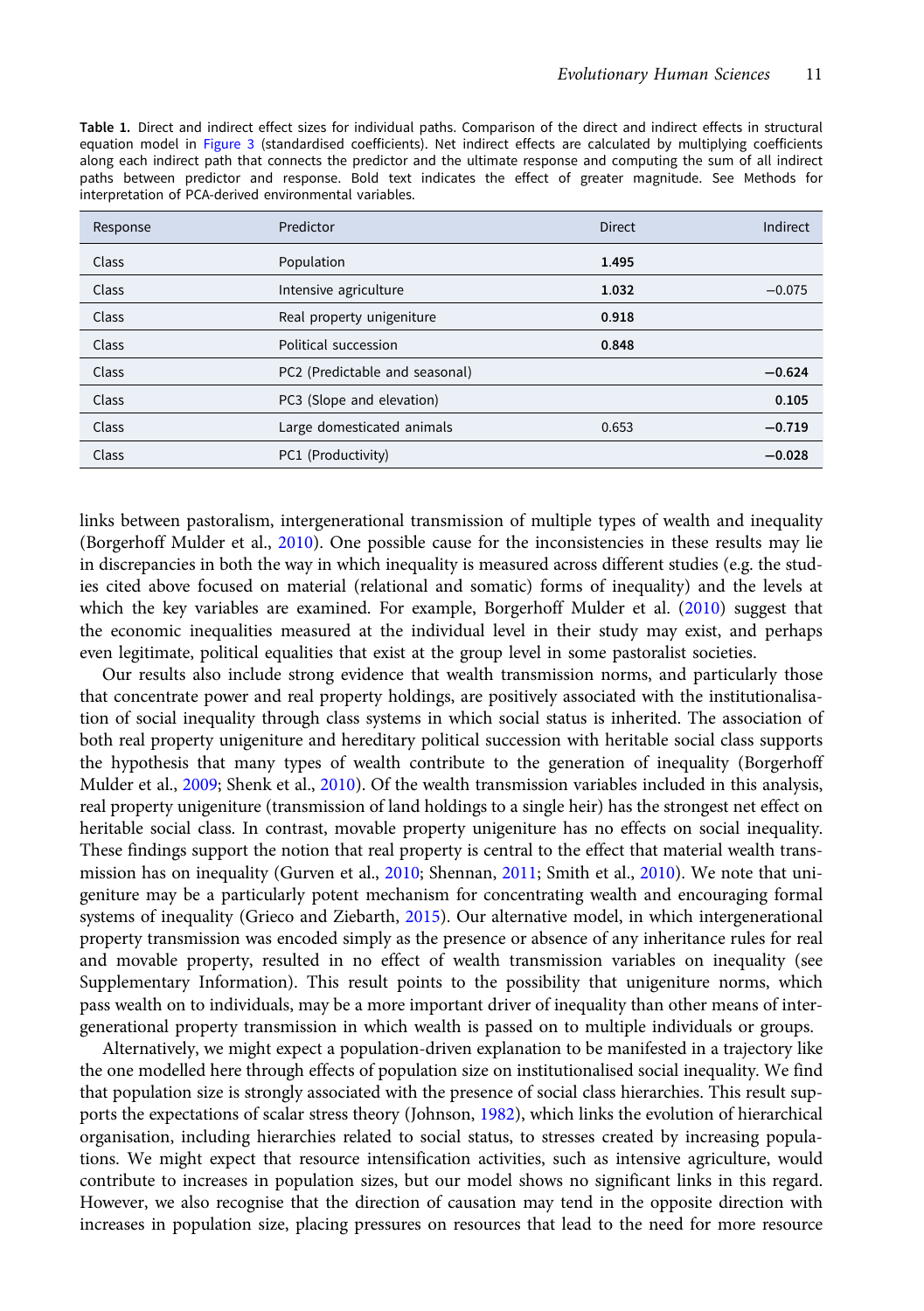intensification. Unfortunately, the structural equation approach used here does not allow us to test for feedback loops in which causality would flow in both directions.

The language family random effect does have a substantial impact on our full model (conditional  $R^2$  for class = 0.45 vs. marginal  $R^2$  for class = 0.31), implying that the societies that are more closely related may share the same presence (or absence) of social class hierarchies. One possible explanation for this effect is the impact of vertical cultural transmission, in which cultural traits such as class are passed across generations and therefore are more likely to be shared by closely related groups. Future work should seek to include finer-grained measures of relatedness among societies as more reliable global phylogenies become available to allow for such an approach.

The complex network of effects that we identify between environmental, subsistence, inheritance, population size and social inequality variables suggests that how we measure each of the core cultural constructs associated with a theoretical trajectory for the development of social inequality matters to our ability to investigate the processes that create and maintain the institutions that most rigidly support social hierarchies. A priori assumptions might have emphasised intensive agriculture as a means of increasing economic defensibility, and thus be a likely predictor of real property inheritance patterns and inequality in turn (Dye, [2010](#page-12-0)), which could have been tested in a simpler model. However, the inclusion of several variables to represent different components of the theory enables us to identify pathways that relate to a diverse set of hypotheses.

Our ability to measure the relevant characteristics of societies is limited in practice by the availability of cross-cultural data. With the data used in this analysis we may not be able to capture all of the complexity in the phenomena discussed in great detail in a vast collection of prior literature, or to capture additional phenomena that may contribute to inequality. The results presented here do not, in other words, rule out other possible pathways. This includes the possibility of reverse causality in the case of some of the relationships that we explored, which it is not possible to test with the structural equation modelling approach we used owing to limits on the inclusion of feedback loops among variables. In addition, many causal relationships have been proposed that may impact individual cultural traits and mediate relationships within this set of variables. For example, although our results do not support the potential importance of real property inheritance as a link from agriculture to social inequality, such a pathway might be detectable if specific other variables were included in the analysis. We also emphasise that deviations between prior theory and our results may be due in part to differences between factors that contribute to the emergence vs. the maintenance of cultural traits (Ross, Strimling, Ericksen, Lindenfors, & Mulder, [2016](#page-13-0)). Much of the theory and prior empirical work that we have drawn on here focuses on the emergence of social inequality in the early Holocene. However, we might expect that once a given trait, such as social class hierarchies, becomes established, the influence of the drivers that caused the emergence may become less relevant to its persistence.

Owing to limitations of data availability we are unable to address every possibility outlined in prior research. Because this approach focuses on a specific set of general, society-level phenomena, we urge caution in interpreting the results of this type of analysis; our model helps us understand influences on cultural traits but does not represent a singular, inevitable trajectory for the pointing to social inequality. Other facets of human culture and behavior are of vital importance in understanding individual systems of social class.

The methods that we implement here represent a rigorous way to explore the complex relationships between cultural phenomena that may interact both directly and indirectly, while also controlling for shared histories. The structural equation approach illustrated in this analysis makes it possible to examine in detail the empirical evidence for theories that have been proposed to explain the evolution of human culture.

Supplementary material. To view supplementary material for this article, please visit <https://doi.org/10.1017/ehs.2021.32>

Acknowledgements. The authors would like to thank Heidi Colleran for feedback which improved the paper.

Author contributions. HJH, MCG, PHK and FMJ conceived and designed the project. HJH carried out the analysis and took the lead in writing the manuscript. MCG obtained funding. All authors provided critical feedback that helped shape the analysis, contributed to the interpretation of results, and contributed to the final version of the manuscript.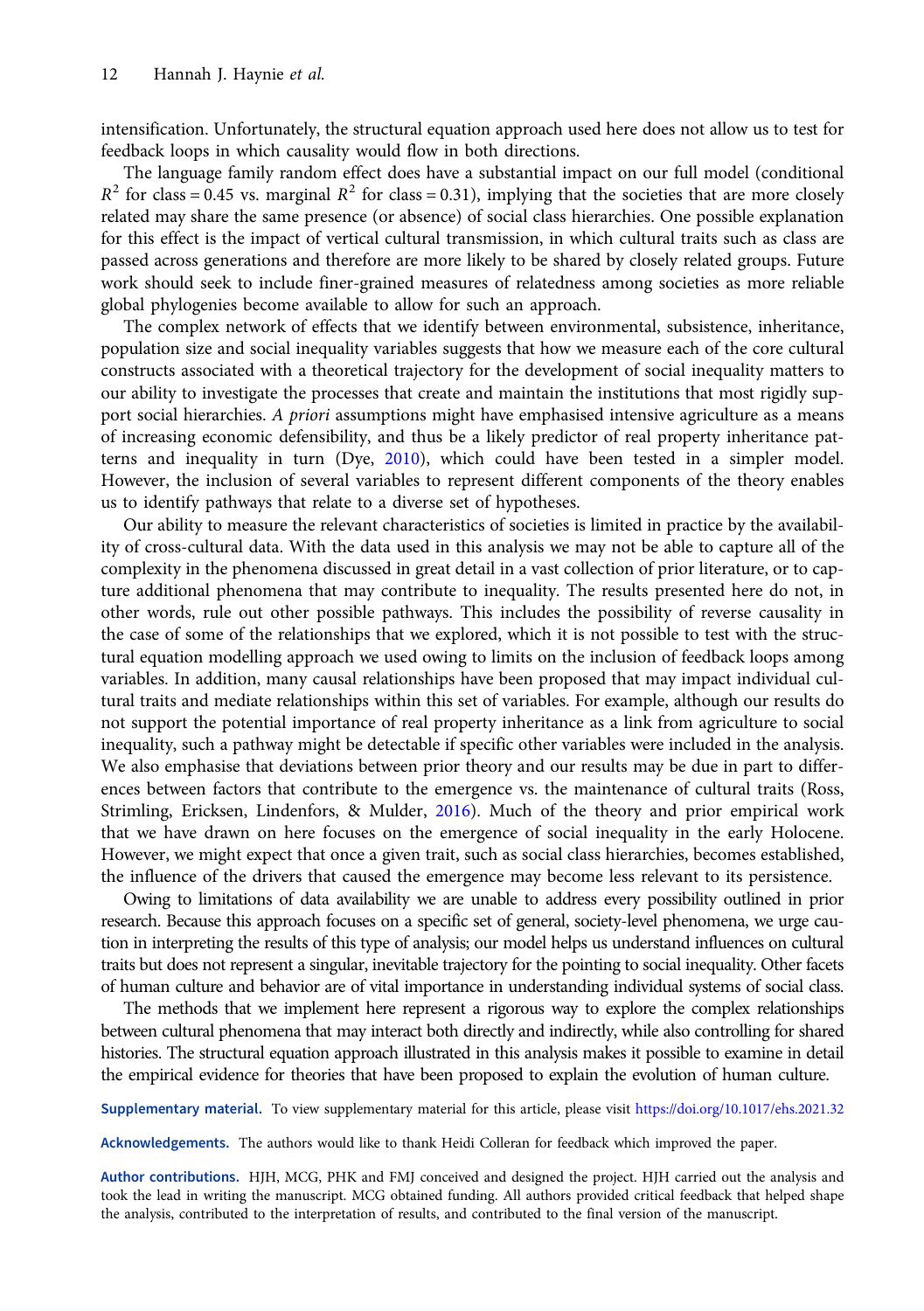<span id="page-12-0"></span>Financial support. The work presented in this paper is supported by the National Science Foundation under grant no. 1519987. The funders had no role in study design, data collection and analysis, decision to publish, or preparation of the manuscript.

Conflicts of interest. All contributing authors declare no conflicts of interests.

Research transparency and reproducibility. All data are available open-access online at [https://d-place.org/.](https://d-place.org/) Variables names and codes from the D-PLACE database, as well as names of all societies included are available in Supplementary Information. Also see supplementary materials for data and R code.

#### References

- Acheson, J. M., Begossi, A., Berge, E., Eggertsson, T., Haller, T., Hann, C., … Acheson, J. M. (2015). Private land and common oceans: Analysis of the development of property regimes. Current Anthropology, 56(1), 28–55.
- Bar-Yosef, O. (1998). The Natufian culture in the Levant, threshold to the origins of agriculture. Evolutionary Anthropology: Issues, News, and Reviews: Issues, News, and Reviews, 6(5), 159–177.
- Bates, D., Mächler, M., Bolker, B., & Walker, S. (2015). Fitting linear mixed-effects models using lme4. Journal of Statistical Software, 67, 1–48.
- Boehm, C., Barclay, H. B., Dentan, R. K., Dupre, M.-C., Hill, J. D., Kent, S., … Rayner, S. (1993). Egalitarian behavior and reverse dominance hierarchy. Current Anthropology, 34, 227–254.
- Borgerhoff Mulder, M. B., & Beheim, B. A. (2011). Understanding the nature of wealth and its effects on human fitness. Philosophical Transactions of the Royal Society B: Biological Sciences, 366(1563), 344–356.
- Borgerhoff Mulder, M., Bowles, S., Hertz, T., Bell, A., Beise, J., Clark, G., … Wiessner, P. (2009). Intergenerational wealth transmission and the dynamics of inequality in small-scale societies. Science, 326, 682–688.
- Borgerhoff Mulder, M., Fazzio, I., Irons, W., McElreath, R. L., Bowles, S., Bell, A., … Hazzah, L. (2010). Pastoralism and wealth inequality: Revisiting an old question. Current Anthropology, 51, 35–48.
- Botero, C. A., Gardner, B., Kirby, K. R., Bulbulia, J., Gavin, M. C., & Gray, R. D. (2014). The ecology of religious beliefs. Proceedings of the National Academy of Sciences, 111, 16784–16789.
- Bowles, S., & Choi, J.-K. (2013). Coevolution of farming and private property during the Early Holocene. Proceedings of the National Academy of Sciences of the United States of America, 110, 8830–8835.
- Bowles, S., Smith, E. A., & Borgerhoff Mulder, M. (2010). The emergence and persistence of inequality in premodern societies. Current Anthropology, 51, 7–17.
- Cashdan, E. A. (1980). Egalitarianism among hunters and gatherers. American Anthropologist, 82, 116–120.
- Cashdan, E. (1983). Territoriality among human foragers: Ecological models and an application to four Bushman groups. Current Anthropology, 24(1), 47–66.
- Chabot-Hanowell, B., & Smith, E. A. (2013). Territorial and nonterritorial routes to power: Reconciling evolutionary ecological, social agency, and historicist approaches. Archaeological Papers of the American Anthropological Association, 22, 72–86.
- Cohen, M. N. (1977). The food crisis in prehistory: Overpopulation and the origins of agriculture. Yale University Press.
- Colwell, R. K. (1974). Predictability, constancy, and contingency of periodic phenomena. Ecology, 1, 1148–1153.
- Cushing, L., Morello-Frosch, R., Wander, M., & Pastor, M. (2015). The haves, the have-nots, and the health of everyone: The relationship between social inequality and environmental quality. Annual Review of Public Health, 18, 193–209.
- Danielson, J. J., & Gesch, D. B. (2011). Global multi-resolution terrain elevation data 2010 (GMTED2010). [http://pubs.usgs.](http://pubs.usgs.gov/of/2011/1073/pdf/of2011-1073.pdf) [gov/of/2011/1073/pdf/of2011-1073.pdf](http://pubs.usgs.gov/of/2011/1073/pdf/of2011-1073.pdf)
- Dye, T. S. (2010). Social transformation in old Hawai'i: A bottom-up approach. American Antiquity, 75, 727–741.
- Ember, M., Ember, C. R., & Russett, B. (1997). Inequality and democracy in the anthropological record. In M. I. Midlarsky (Ed.), Inequality, democracy, and economic development (pp. 110–130). Cambridge University Press.
- Flannery, K., & Marcus, J. (2012). The creation of inequality. Harvard University Press.
- Gavin, M. C., Kavanagh, P. H., Haynie, H. J., Bowern, C., Ember, C. R., Gray, R. D., … Low, B. S. (2018). The global geography of human subsistence. Royal Society Open Science, 5(9), 171897.
- Grieco, P. L., & Ziebarth, N. L. (2015). Unigeniture in an uncertain world. Cliometrica, 9(2), 139–166.
- Gurven, M., Borgerhoff Mulder, M., Hooper, P. L., Kaplan, H., Quinlan, R., Sear, R., … Bell, A. (2010). Domestication alone does not lead to inequality: Intergenerational wealth transmission among horticulturalists. Current Anthropology, 51, 49–64.
- Hayden, B. (2001). Richman, poorman, beggarman, chief: The dynamics of social inequality. In G. M. Feinman & T. D. Price (Eds.), Archaeology at the Millennium (pp. 231–272). Springer.
- Hurst, C. E., Fitz Gibbon, H. M., & Nurse, A. M. (2017). Social inequality: Forms, causes, and consequences. Routledge.
- Johnson, G. A. (1982). Organizational structure and scalar stress. In C. Renfrew, M. J. Rowlands, & B. A. Segraves (Eds.), Theory and explanation in archaeology (pp. 389–421). Academic Press.